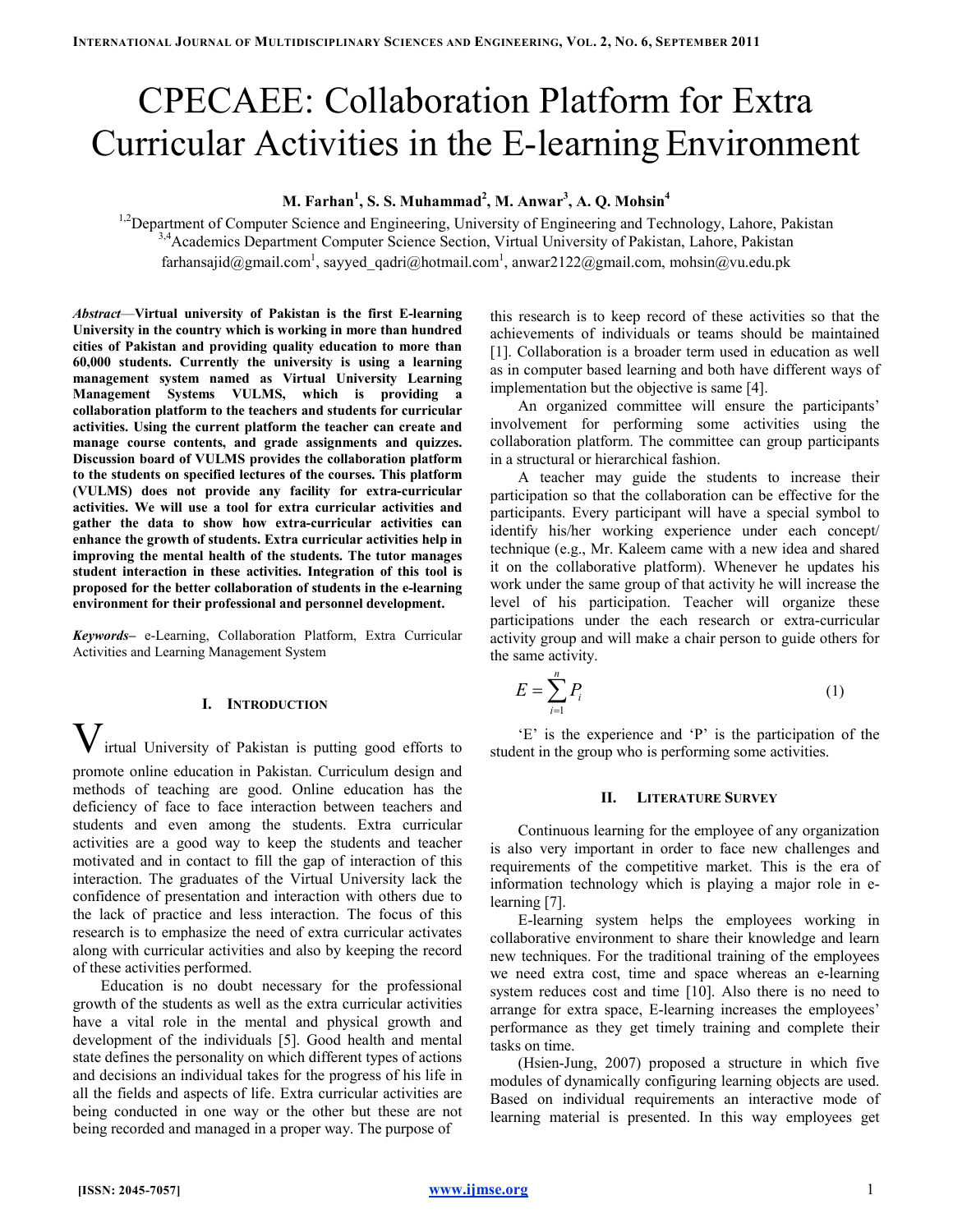personalized information which increases their learning capabilities [2].

(Coccoli, 2011) done a project related to collaboration activities for software engineering students. Science is learnt though experiments and for software development or engineering these are conducted on the machines equipped with appropriate software. They have proposed the open source style collaboration in the universities so that every willing student can put the efforts to learn practical and working methodology related to the software development.

The invention of internet and World Wide Web has introduced a new way of collaboration between academia and industry [7] but the change of this type of collaboration is too fast e.g. the evolution of computer programming language. This change is required depending on the requirements.

The requirements can be analyzed when the industry is involved with universities so that student can be taught too dynamic contents that they can absorb the future change in the techniques of software development as well as the needs of the change [8].

T shape education is the outcome of collaborative learning. This model more suggests the collaboration with individuals all over the world regardless of the geographical boundaries. This type of collaboration is not only enhances the learning outcome as well as the sharing of knowledge and experiences [4].

#### III. PROPOSED INTEGRATION MODEL

The tool for extra-curricular activities is used independently of the learning management system and results are extracted. We propose the integration of this tool with learning management system (LMS) with bi-directional data flow of the activities of the students and teachers and their database records to authenticate and validate [Fig.1]. The integration of this tool will increase the productivity of the students as well as the abilities. Personality growth is also an important aspect. Students studying in the e-learning environment lack the confidence and presentation skills. So through the extra-curricular activities management system their skills of communications will be polished and this gap can also be filled [9]. Extra-curricular activities like Speech competitions, group singing, creative writing, poetry competitions and guest talk will enhance the presentation skills of the students in e-learning mode. Events management, youth festivals, sports competitions and drama competitions will help to gain management skills for management students. Online games and online clubs will help them to use and management online activities.



Fig. 1. Model for Integration and interaction between VULMS and ECAMS



Fig. 2. Architecture of the ECAMS

#### IV. ARCHITECTURE OF THE ECAMS

Extra-Curricular Activities Management System (ECAMS) is an online system for the students' extracurricular activities. The ECAMS provides eleven different types of activities which are shown in the fig.1. Students interact with the system and perform these activities. In this system the teachers will be playing the role of managing the activities of the students.

#### V. CASE STUDY 1

We conducted a study with 200 students who was the student of software engineering-1. These all students are in the 5<sup>th</sup> semester. This tool was independently tested. The extra curricular activities was provided by the tool are used by the students. The instructor of the course managed the activities of the students. This tool was used by the students for 15 days. The results shows that the student used this tool spent more time on VULMS and their creativity was increased. The extra curricular activities increase their interaction with the other students and with the instructor as well. Their participation also affected their results.

The students were asked to use the tool. The number of visits of the student to each activity is measured. And their participation to overall extra curricular activities is considered.

Table 1: Students' participations

| Actions performed by the students | Percentage |
|-----------------------------------|------------|
| Extra curricular visits           |            |
| Non-visits of students            | 30         |
| Frequent visits                   | 60         |
| Once visited                      | 30         |
| Occasionally visited              | 10         |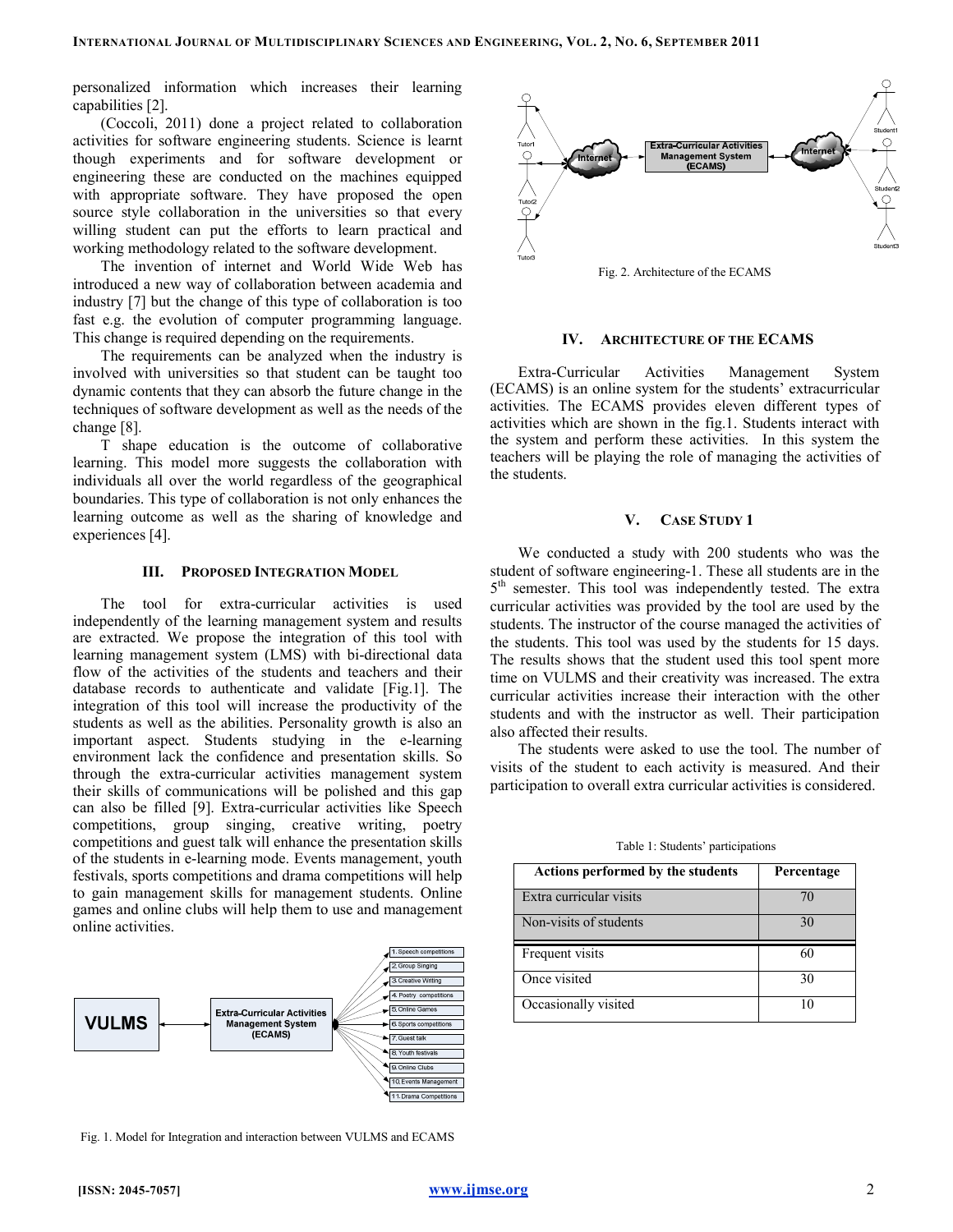

Fig. 3. Students' interaction ratio - 1



Fig. 4. Students' interaction ratio - 2

# VI. CASE STUDY 2

The second study was conduct within the faculty members of the University. This was a creative writing competition by presenting the stories which was conduct among employees of Virtual University of Pakistan. This study was conducted without CPECAEE and through email. The results of this study is shown in the below table 2. The problems reported by the English department were the collection of the stories, responding individual via email which was taking time and then processing and sending them the feedback about the writings. The results extracted are without CPECAEE and they are increased by using it.

Table 2: Faculties' participations

| <b>Ranking of writers</b> | Percentage |
|---------------------------|------------|
| Very Good                 |            |
| Good                      |            |
| Average                   | ור         |



Fig. 5. Faculty Participation ratio



Fig. 6. Faculty Results ratio

#### VII. CONCLUSION AND FUTURE WORK

The results show that most of the students likes to visit on extra curricular activities and shows the interest in these activities and their performance is also increased. The deficiency of the presentation skills and management of personal and personnel task in the students are also reduced up to a certain level. We will integrate this tool with LMS according to the proposed integration model to increase the productivity of the students.

#### **REFERENCES**

- [1] Bouras, C. Psaltoulis, D. Psaroudis, C. Tsiatsos, T., "An Educational Community Using Collaborative Virtual Environments" 2002, ISSU 2436, pages 180-191
- [2] Hsien-Jung Wu Shih-Chieh Huang Asia Univ., Taichung., "A Dynamic E-learning System for the Collaborative Business Environment". Advanced Learning Technologies, 2007. ICALT 2007. Seventh IEEE International Conference on. On page(s): 46 - 50
- [3] Toshio Okamoto, "E-Collaborative Learning Technologies and e-Pedagogy". Advanced Learning Technologies, 2003. Proceedings. The 3rd IEEE International Conference on. On page(s): 516 - 517
- [4] Coccoli, M.; Stanganelli, L.; Maresca, P., "Computer Supported Collaborative Learning in software engineering" Global Engineering Education Conference (EDUCON), 2011 IEEE, On page(s): 990 - 995
- [5] Elena Pacetti, "Improving the quality of education in Palestine through elearning and ICT: the bottom-up approach for a sustainable pedagogy", Knowledge Construction in E-learning Context: CSCL, ODL, ICT and SNA in education, Cesena, Italy, 2008
- [6] Palaigeorgiou, G., G. Triantafyllakos, et al. (2009). "Participatory Design of the Participatory Culture: Students' Projections of e-Learning 2.0." Best Practices for the Knowledge Society. Knowledge, Learning, Development and Technology for All: 119-128.
- [7] Gaines, B. R., L. L. J. Chen, et al. (1997). "Modeling the human factors of scholarly communities supported through the Internet and World Wide Web." Journal of the American Society for Information Science 48(11): 987-1003.
- [8] Perkmann, M. and K. Walsh (2008). "Engaging the scholar: Three types of academic consulting and their impact on universities and industry." Research Policy 37(10): 1884-1891.
- [9] McCarter, J. B., J. S. Wilson, et al. (1998). "Landscape management through integration of existing tools and emerging technologies." Journal of Forestry 96(6): 17-23.